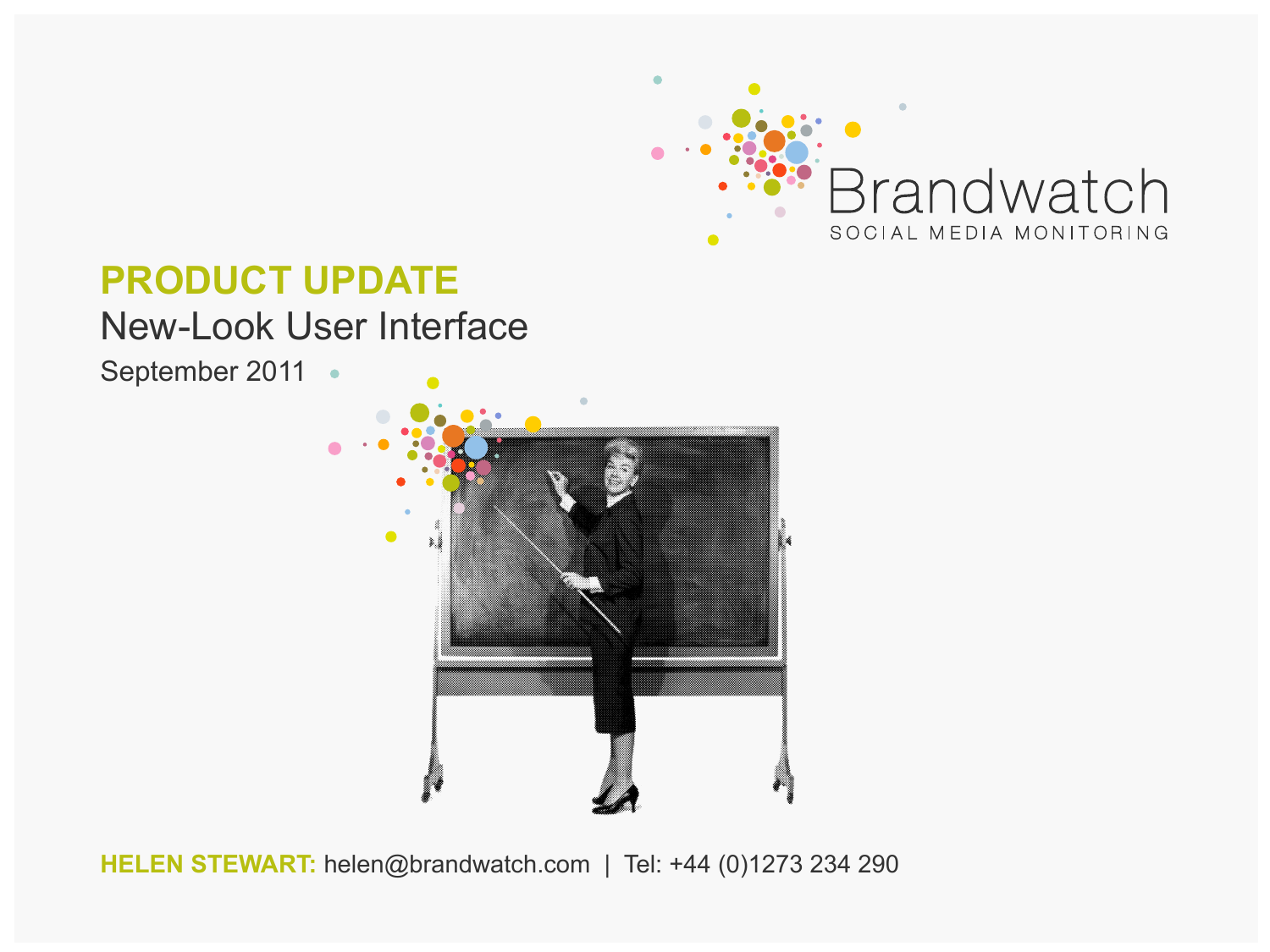## **RE-DESIGN 1:** Projects Homepage



- The projects homepage has been simplified so that it is easier to see where to search for your project **(1)** or download The Brandwatch Guide **(2)**
- Click on the project name in the new streamlined panel to open your project **(3)**
- The Brandwatch notices still appear under the projects list **(4)**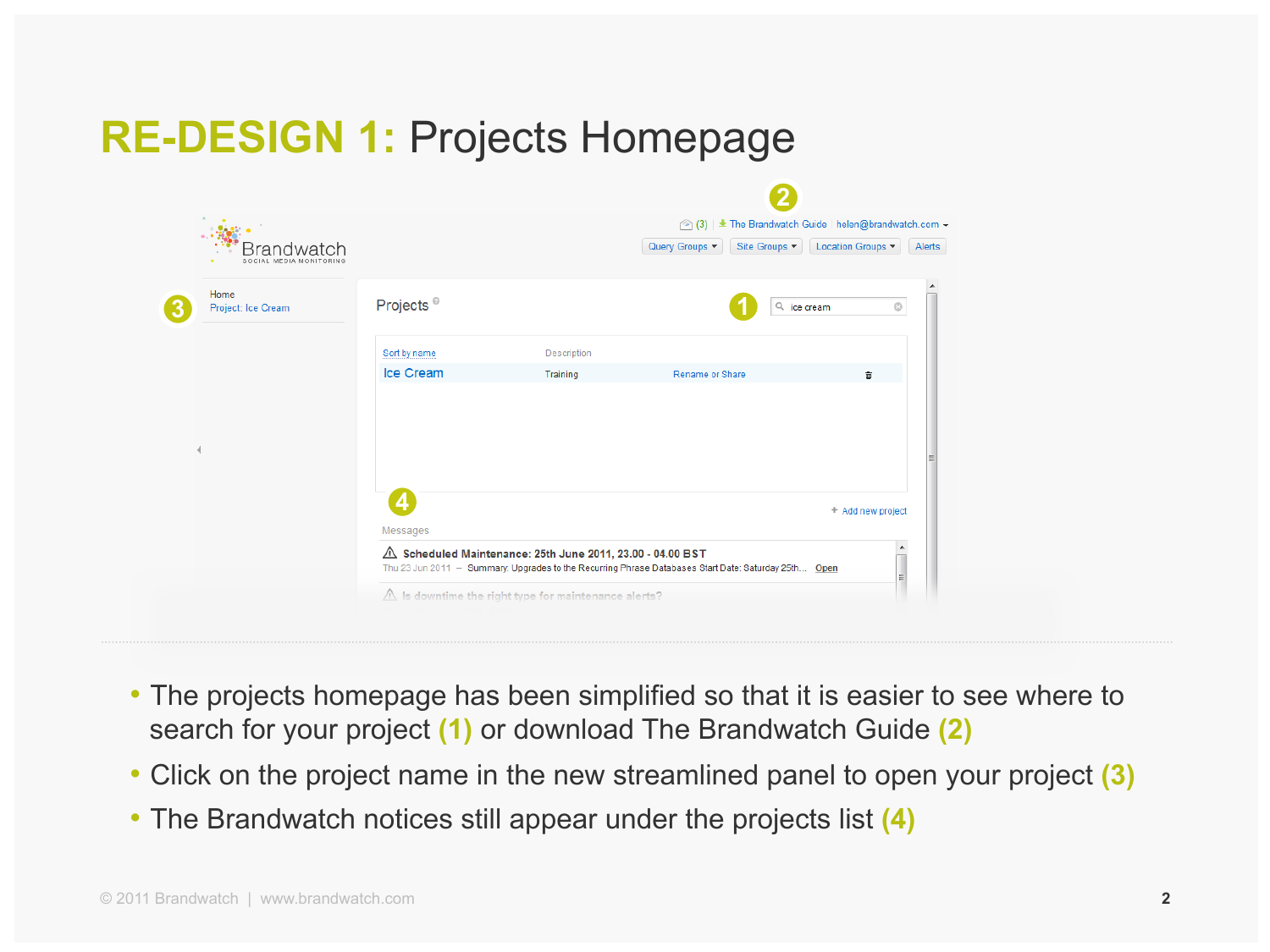## **RE-DESIGN 2:** Your Queries



- Click on "Add a Query" to create a new web or Facebook query **(1)**
- Search for an existing query using the new quick search box **(2)**
- Click the coloured box of an existing query to open a dashboard or check its volume **(3)**
- Click on the coloured box of an existing query to edit, delete or move it **(4)**
- Your saved dashboards appear in a list **(5)** or can be easily found using the search box **(6)**
- The data download button is now at the top right of the page **(7)**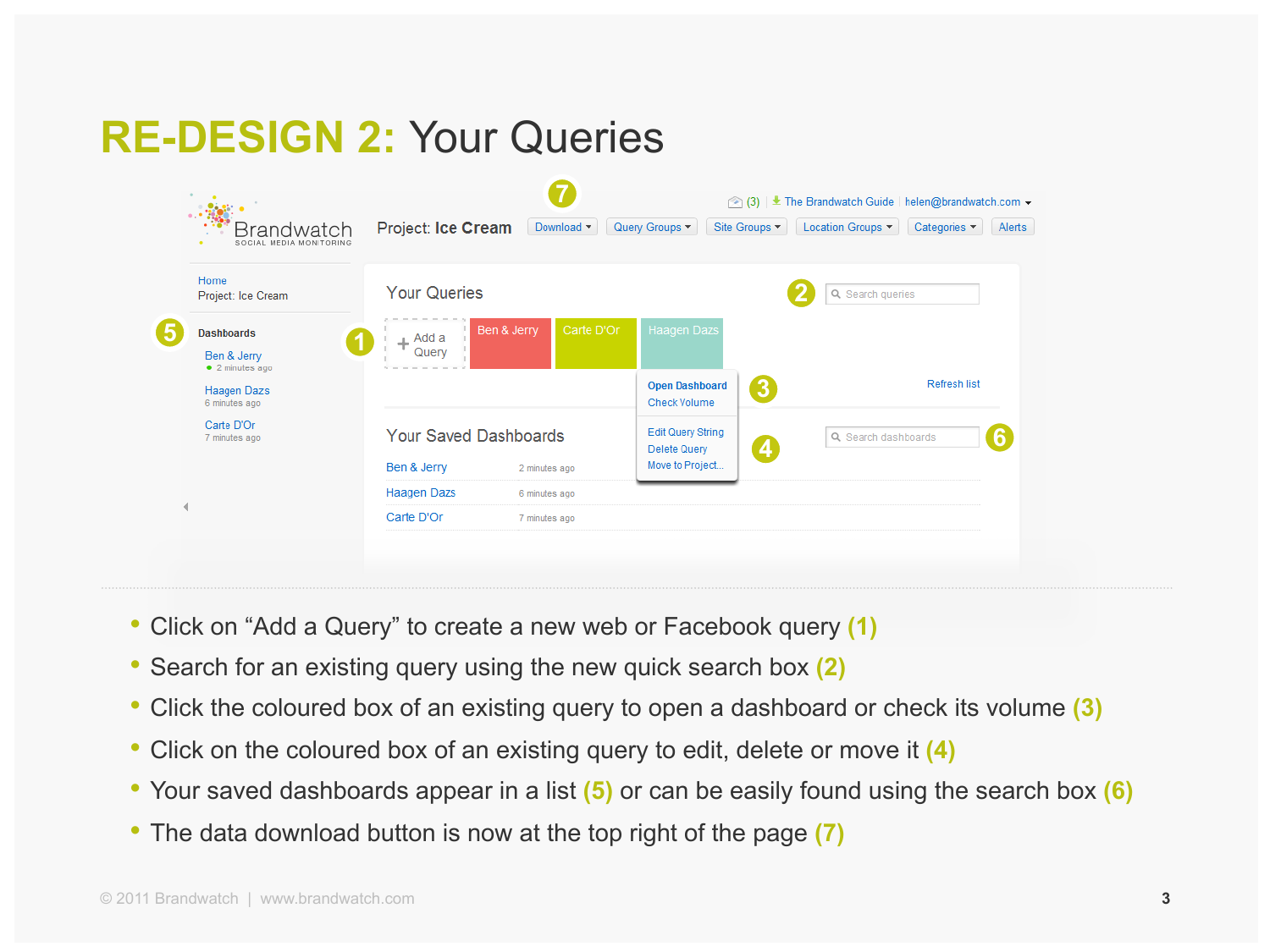#### **RE-DESIGN 3a:** Dashboard



- Click "Actions" to save, rename, close or delete your dashboard **(1)**
- Click "Controls" to open the dashboard controls and filters **(2)**
- Click on the arrow to hide the lefthand panel **(3)**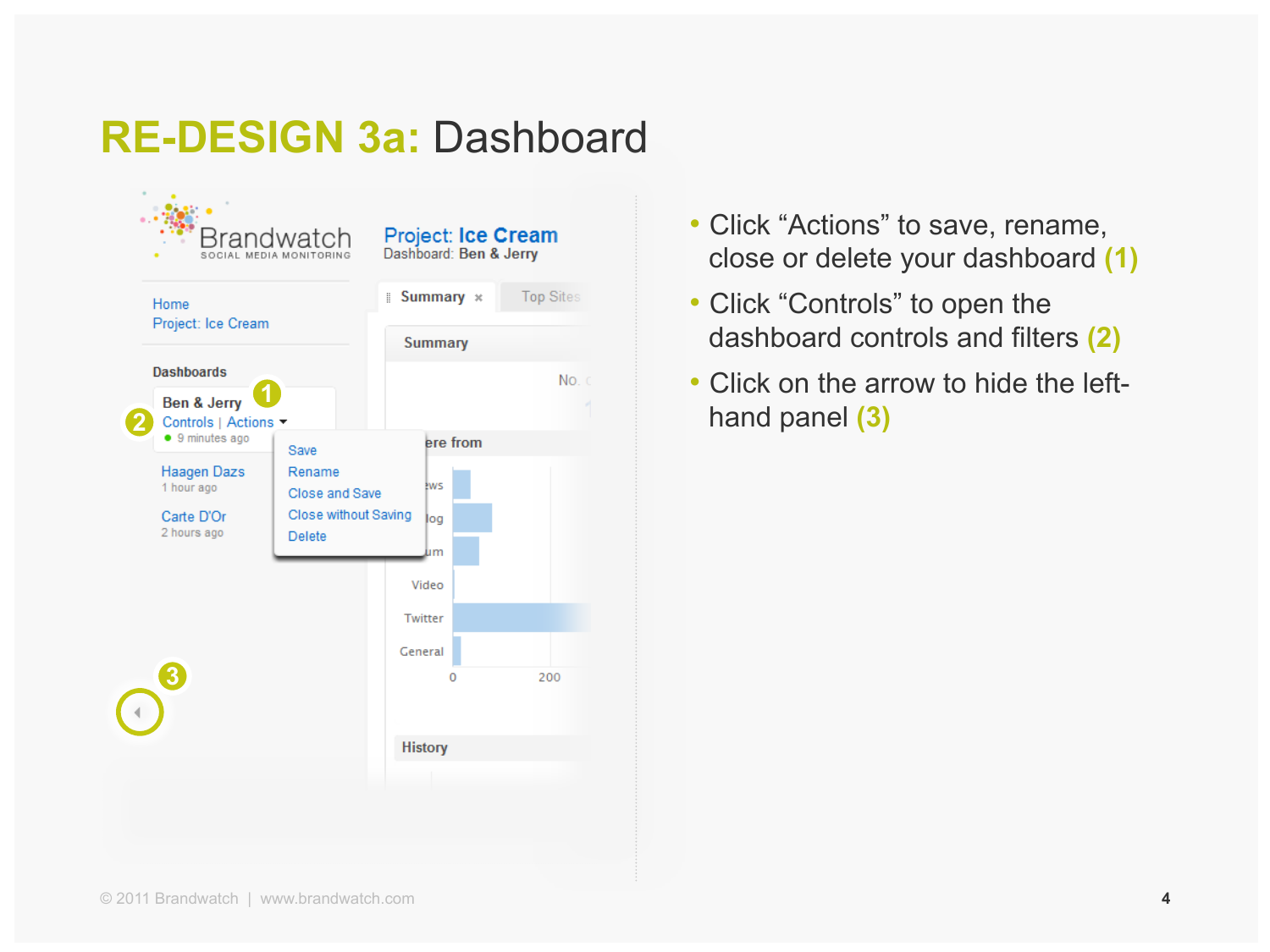#### **RE-DESIGN 3b:** Dashboard



- Click "Add a Component" to view your choice of components **(1)**
- Each component has a preview to help you, e.g. chart component preview **(2)**